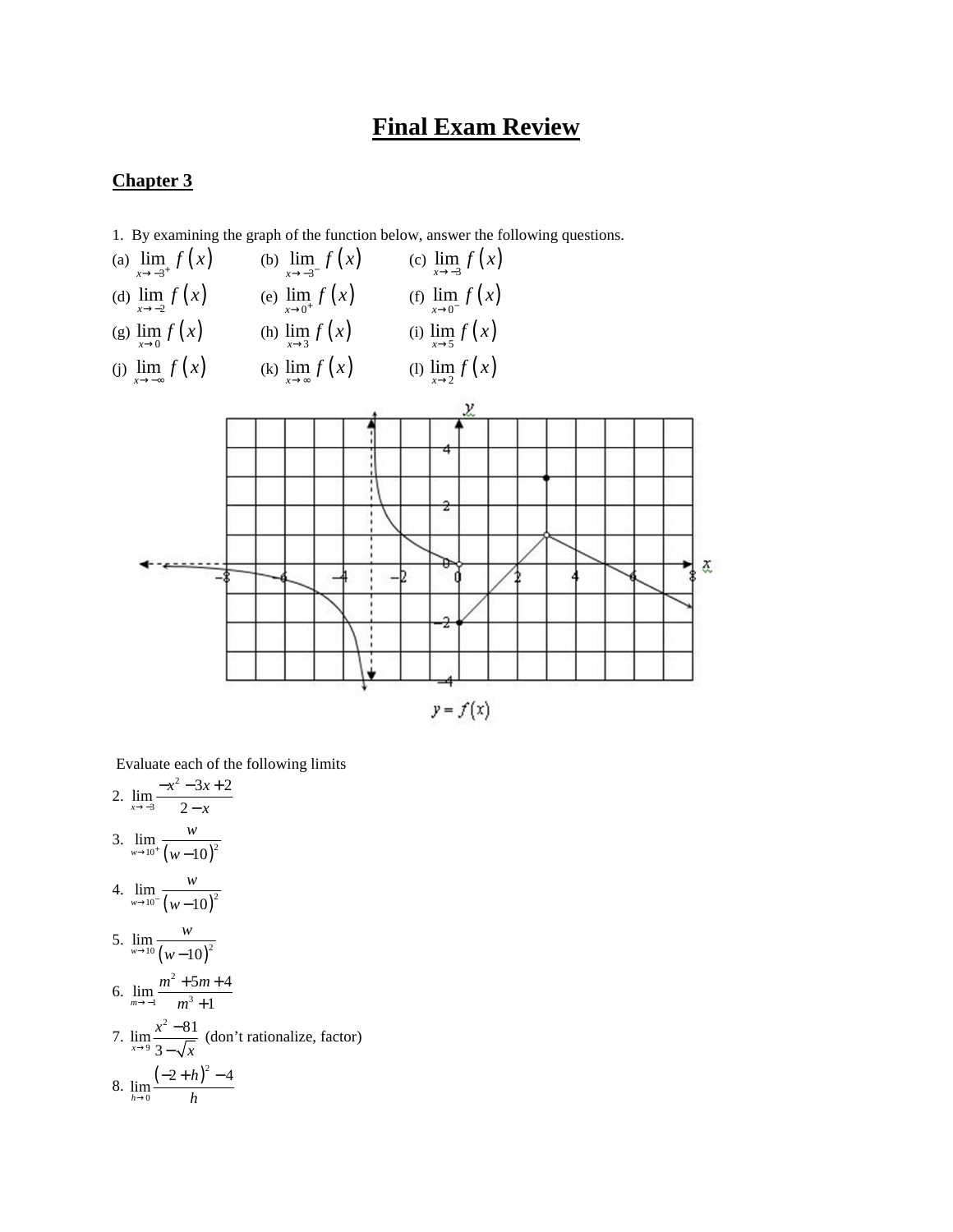9. 
$$
\lim_{x\to0} \frac{x+3}{2x} \frac{1}{3}
$$
  
\n10. 
$$
\lim_{h\to0} \frac{h}{\sqrt{1-h}-1}
$$
  
\n11. 
$$
\lim_{x\to\infty} \frac{3-2x}{3+2x}
$$
  
\n12. 
$$
\lim_{x\to\infty} \frac{4x^2+4}{(2x-1)(x+5)}
$$
  
\n13. If  $h(x) = \begin{cases} -3x-3, & x \in (-\infty, -1] \\ 6x+7, & x \in (-1,1) \\ x^4, & x \in [1, \infty) \end{cases}$  find each of the following limits.  
\n(a) 
$$
\lim_{x\to-1} h(x)
$$
  
\n(b) 
$$
\lim_{x\to1^{+}} h(x)
$$
  
\n(c) 
$$
\lim_{x\to1^{-}} h(x)
$$
  
\n(d) 
$$
\lim_{x\to1^{-}} h(x)
$$
  
\n(e) 
$$
\lim_{x\to1^{+}} h(x)
$$
  
\n(f) 
$$
\lim_{x\to1} h(x)
$$

Find the derivative . Do not simplify!

1. 
$$
f(x) = \frac{1}{3}x^3 - \frac{3}{2}x^2
$$
  
\n2.  $f(x) = 4 - x^2$   
\n3.  $f(x) = (x^2 - 2x + 3)^2$   
\n4.  $f(x) = (x-2)(x-1)(x)$   
\n5.  $f(x) = \frac{12}{x^2 + 2}$   
\n6.  $x^2 - 3xy - y = 5$   
\n7.  $f(x) = x^2\sqrt{-x^2 + 1}$   
\n8.  $f(x) = \sqrt{\frac{x+4}{x-4}}$   
\n9.  $x^2 + y = 4$   
\n10.  $xy = 12$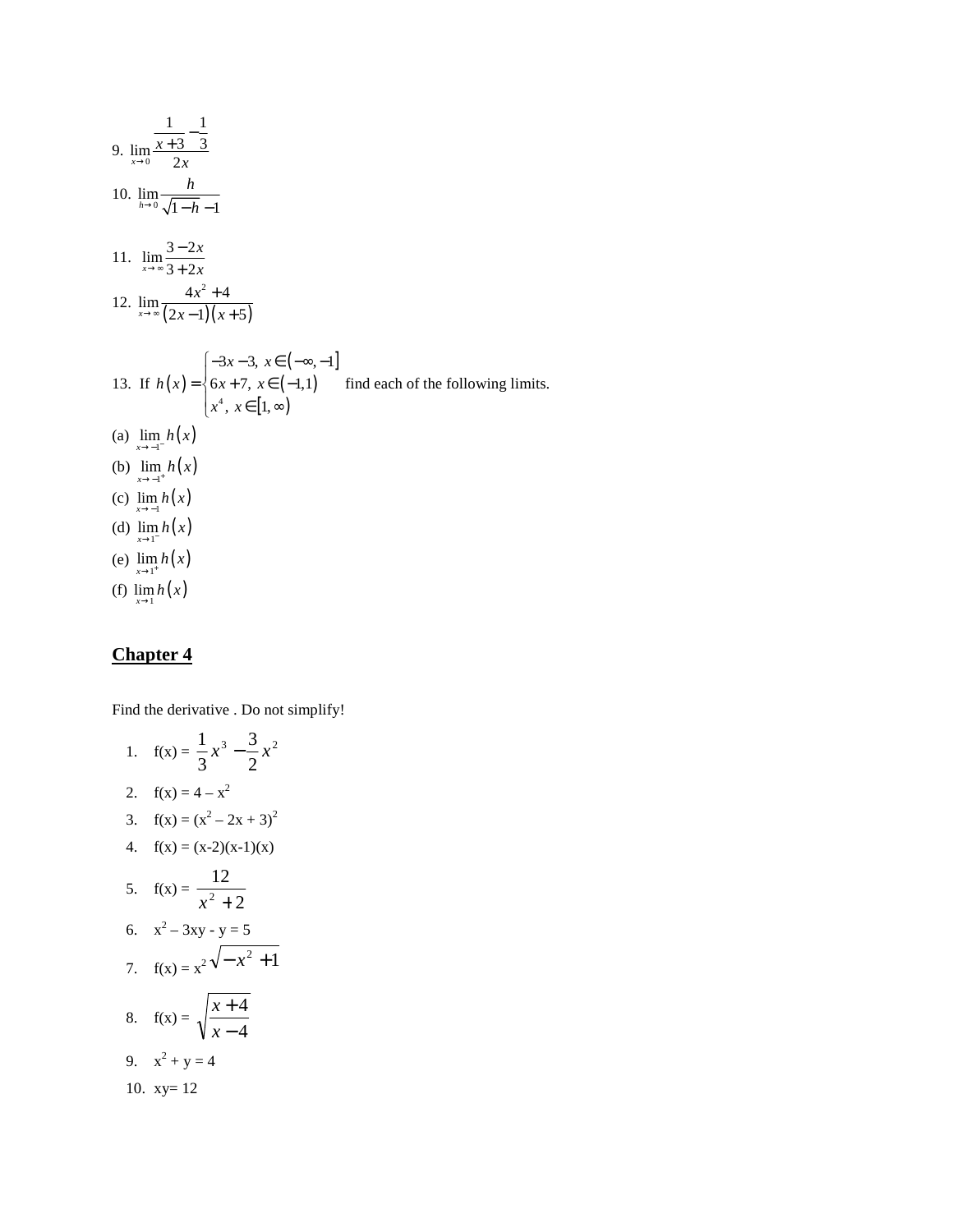1. Find the second derivative of  $y = -5t^4 + 3x^3 - 9x$ 

- 2. Find the second derivative of  $f(x)$ 1  $f(x) = \frac{x}{x}$ *x* = +
- 3. Find  $\frac{dy}{dx}$ *dx* for  $2x^2 + y^2 = 7$ .

4. Without drawing the graph, determine the absolute extrema for the function on the given interval.

$$
f(x) = 4 + 2x - x^2; [-1, 2]
$$

5. Find the intervals for which the function  $f(x) = x^3 - 3x^2$  is increasing.

6. Determine the relative maximum or minimum point for the function  $f(x) = -3x^5 + 5x^3$ .

7. Find the relative maximum or minimum points for the function  $y = \sqrt[3]{x^2 - 3x - 3}$ .

8. Find the inflection point(s) for the function  $y = x^4 - 6x^2$ .

9. Determine the x and y intercepts for the function  $y = x^2 - 5x + 6$ 10. Determine any vertical asymptote(s) for  $f(x) = \frac{x^3}{2}$ 2 4 9  $f(x) = \frac{x^3 - 4x}{x^2}$  $x^2 + 9x$  $=\frac{x^3-1}{2}$  $\frac{1}{+9x}$ .

11. Determine any horizontal asymptote(s) for 2  $5x^2$  $y = \frac{x}{x}$  $x + 5x$ =  $\frac{1}{1+5x^2}$ .

12. For the function  $f(x) = \frac{12}{x^2+1}$ 12 *f x x* =  $\frac{1}{x+12}$ , find the intervals where f(x) is concave up and concave down.

13. With each function you must identify:

- where intervals are increasing and decreasing

- the coordinates of any relative maximum(s) or minimum(s)
- where intervals are concave up and/or concave down
- coordinates of inflection points
- x and y intercepts

- all vertical and horizontal asymptotes.

- sketch the graph

a. 
$$
f(x) = x^4 - 8x^3
$$
  
b.  $f(x) = \frac{9x}{x^2 - 9}$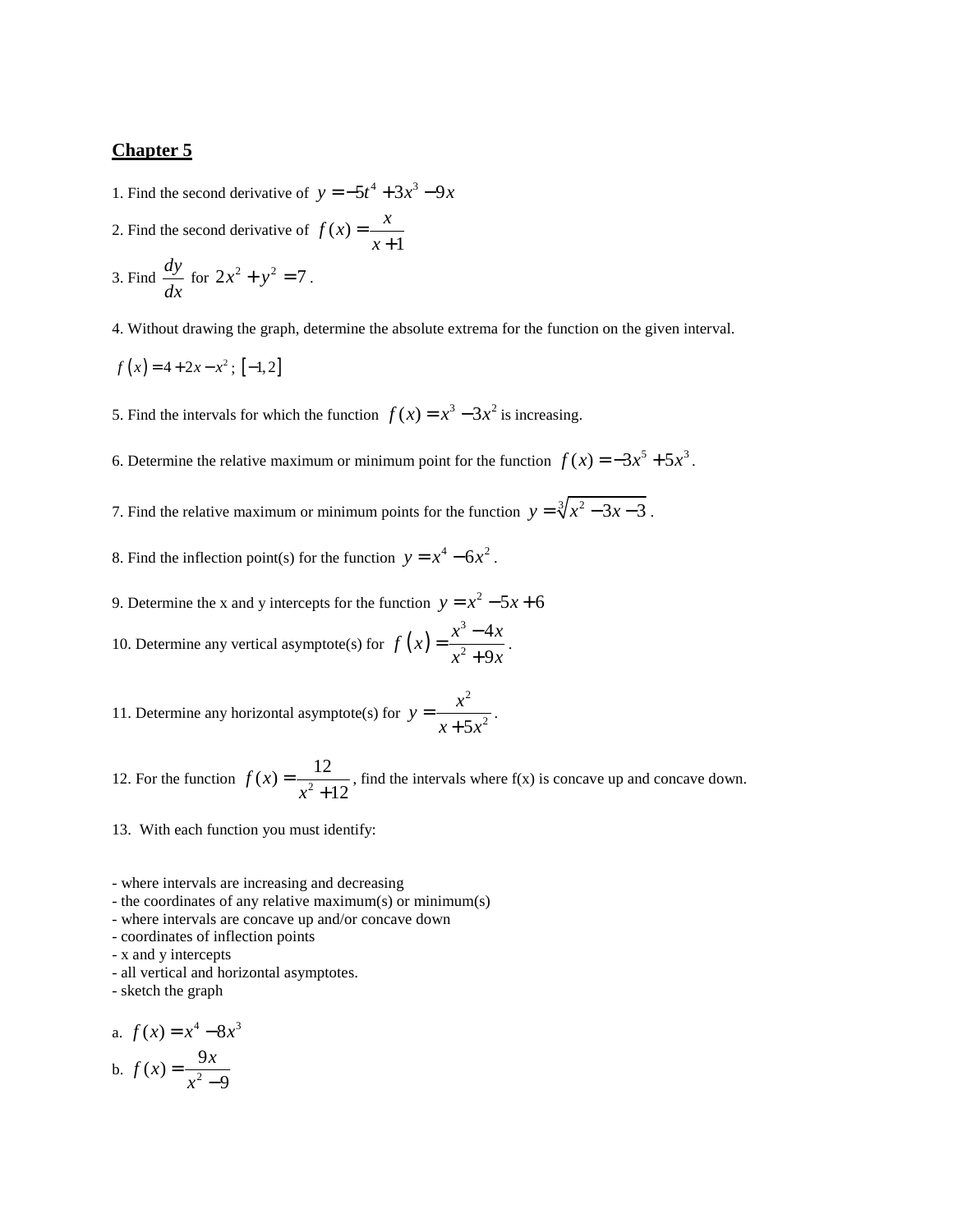1. What positive number exceeds it's cube by the maximum amount?

2. If  $s(t) = 9t^2 - t^3 + 15$ .

a. Determine when the velocity will equal zero.

b. Determine when the acceleration will equal zero.

3. What are the dimensions of a rectangle of maximum area if its perimeter is 120m ?

4. A raindrop falls in a puddle and the ripples spread in circles, the radii of which grow at the rate of 2 cm/s. Find the rate of increase of the area of such a circle when its radius is 6 cm.

5. A ladder 10m long leans against a vertical wall. If the bottom slides out at a rate at a rate of 1 m/s, how fast is the top descending when the base of the ladder is 6 m from the wall?

6. The average purchase price of a house in Calgary is \$275 000. The predicted value of this house, in *x* years, can be modeled by the function  $v(x) = 275000(1 + .0325x)^2$ .

What will be the instantaneous rate of change in a rate 10 years from now?

7. A ball is thrown vertically upward from the roof of a gymnasium. The height of the ball above the ground (in meters) after *t* seconds is approximated by the function  $h(t) = -5t^2 + 100t + 8$ 

a. Determine the velocity of the ball after 2 seconds.

- b. What was the ball's maximum height?
- c. When did the ball hit the ground?

8. A rectangular piece of cardboard 20 x 30 cm is to be transformed into a box with a open top by cutting squares of the same size from each corner and folding up the flaps. Find the dimensions of the cutout squares so the volume can be maximized.

9. A cylindrical tank has a radius of 3m and a depth of 10m. It is being filled at the rate of 5 m<sup>3</sup>/minute. How fast is the surface rising?

 $V = \pi r^2 h$ 

10. A conical flower vase is 20 cm high and has a radius of 5 cm at the top.  $V = \frac{1}{\tau} \pi r^2$ 3  $V = \frac{1}{2}\pi r^2 h$ 

If it is being filled with water at the rate of  $8 \text{ cm}^3/\text{s}$ , find the rate at which the water level is rising when the depth is 12 cm.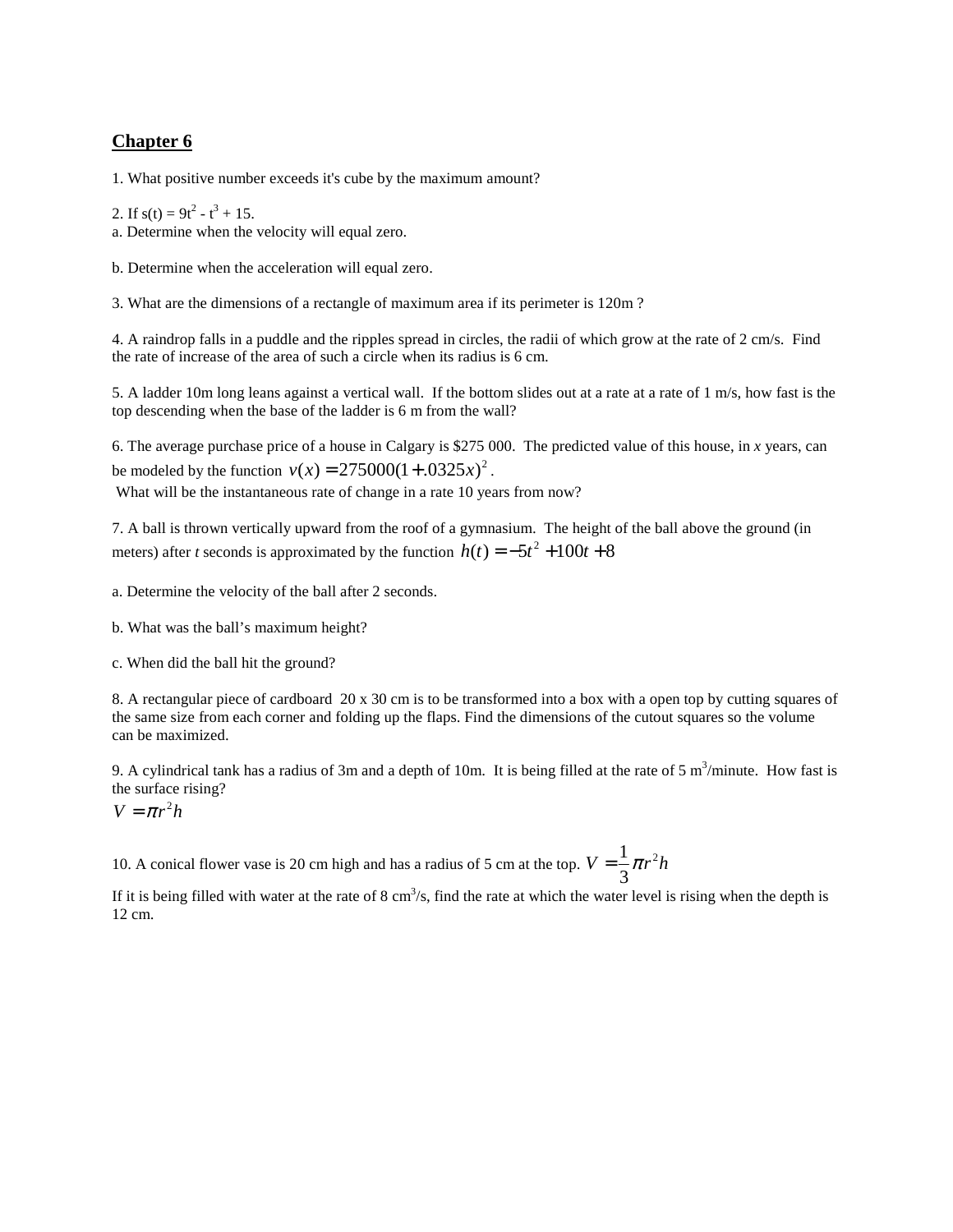Find the derivative of each of the following

1.  $y = 6\sin^2 x$ 2.  $y = cos(2t^2 + 1)$ 3.  $y = (x + 1)\sin(2-3x)$ 4.  $y = \frac{\cos 2}{\sin x}$  $y = \frac{\cos 2x}{\sin x}$ 5.  $y = \sin(7x)\cos(7x)$ 6.  $f(x) = \ln \sqrt{1 - 6x}$ 7.  $f(x) = \left[ \ln(x^3 - 1) \right]^3$ 8.  $f(x) = x^2 e^x$ 9.  $f(x) = e^{2x-5}$ 10.  $f(x) = \frac{x+1}{a^{x^2-1}}$ 1 *x*  $f(x) = \frac{x}{x}$  $e^{x^2-1}$  $=\frac{x+}{x}$ 

11. Suppose that the temperature of a hot chocolate in degrees Celsius, *t* minutes after it is poured, is given by the function  $T(t) = 70e^{-0.1t} + 15$ .

(a) What was the initial temperature of the hot chocolate?

- (b) When was the coffee  $70^{\circ}$  C?
- (c) What was the temperature after 8 minutes?
- (d) Find  $T'(t)$ .
- (e) Find  $T'(5)$  and interpret the result.